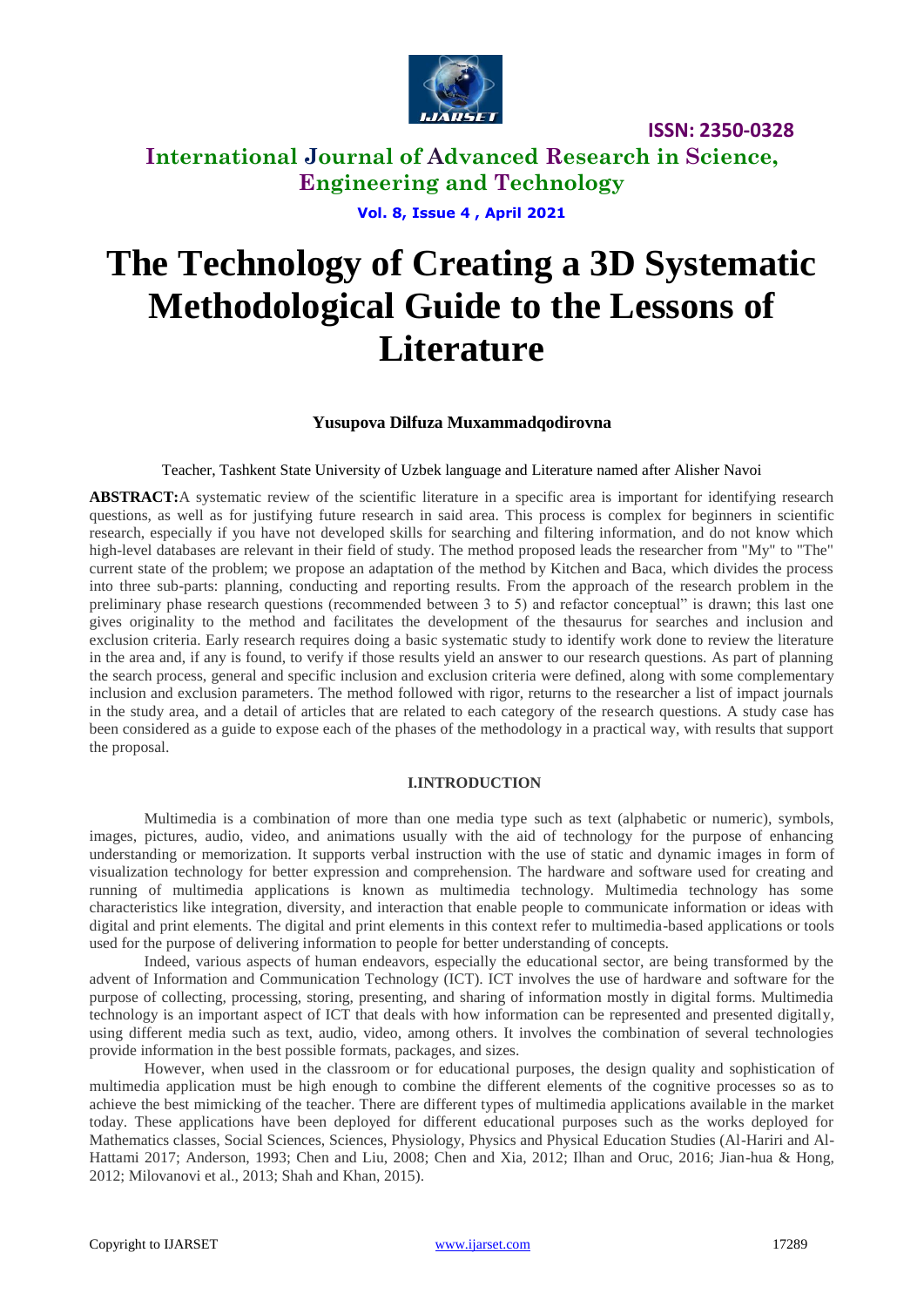

# **International Journal of Advanced Research in Science, Engineering and Technology**

## **Vol. 8, Issue 4 , April 2021**

The central problem, however, remains the same. Which is, the problem of how to use the applications to provide students with stimulating experience by delivering information for better understanding of concepts. While it is important to develop various applications for effective teaching delivery, each of these applications has its own focus area, peculiarities, target age, merits and demerits. Thus, the taxonomy and component synthesis for the development of the multimedia application need to be extensively investigated as these would affect the teaching delivery, learning and wider applicability. Some of the multimedia solutions have been deployed tested and recorded significant success, while some did not record marginal success.

The success stories also vary with location, target age and deployment purposes. Therefore, the aim of this paper is to provide a systematic review of the scientific published studies that examined different multimedia tools in the teaching and learning process with a view to identifying the existing multimedia-based tools, understanding their usage, application areas and impacts on education system. In order words, the study, through a systematic review of literature, aims at identifying the existing multimedia-based tools for teaching and learning; understanding their usage and limiting factors, application areas, evaluation methodologies, technology components synthesis and impacts on education system.

| <b>Method</b>                                 | <b>Characteristics</b>                                                                                                                                                                                                                 |
|-----------------------------------------------|----------------------------------------------------------------------------------------------------------------------------------------------------------------------------------------------------------------------------------------|
| Lecturing                                     | Verbal transmission of knowledge and information to the children.<br>Efficient use of time, but tendency for the children to become<br>passive learners.                                                                               |
| <b>Discussion</b>                             | Fostering shared thinking through discussion and debate with the<br>aim of identifying and solving problems.                                                                                                                           |
| Q & A                                         | Broadening and deepening of learning through format in which<br>children respond to questions posed by the teacher. Need to put<br>emphasis on eliciting questions from the children. Danger of<br>excessive prompting by the teacher. |
| Presentation                                  | Letting the children present feelings, opinions, or investigation<br>results obtained through individual or small-group study.                                                                                                         |
| Revision                                      | Central focus on drills and revision exercises aimed mainly at<br>ensuring that basic skills and elements of knowledge are<br>thoroughly learned.                                                                                      |
| <b>Experiments and</b><br><b>Observations</b> | Locates the basis of learning in direct, hands-on experience,<br>acquired through experiments and observations.                                                                                                                        |

# **Teaching Methods**

To this end, the study is guided by the following research questions:

(1) What are the existing multimedia tools in teaching and learning?

(2)What type of multimedia component fits an audience?

(3) What types of multimedia components are adopted in the existing tools?

(4) What evaluation methodologies are useful for successful outcome?

(5) What factors aid success or failure in the use of multimedia tools for teaching and learning?

The outcome of this study is aimed at serving as a guide for teachers and education administrators while selecting multimedia tools and applications for teaching in schools. So, in this study, the taxonomy and component synthesis of some widely cited multimedia applications are provided. Various case studies and results are examined. Furthermore, barriers limiting the usage of ICT and multimedia in teaching and learning are identified; and some unresolved cases and future research decisions are outlined.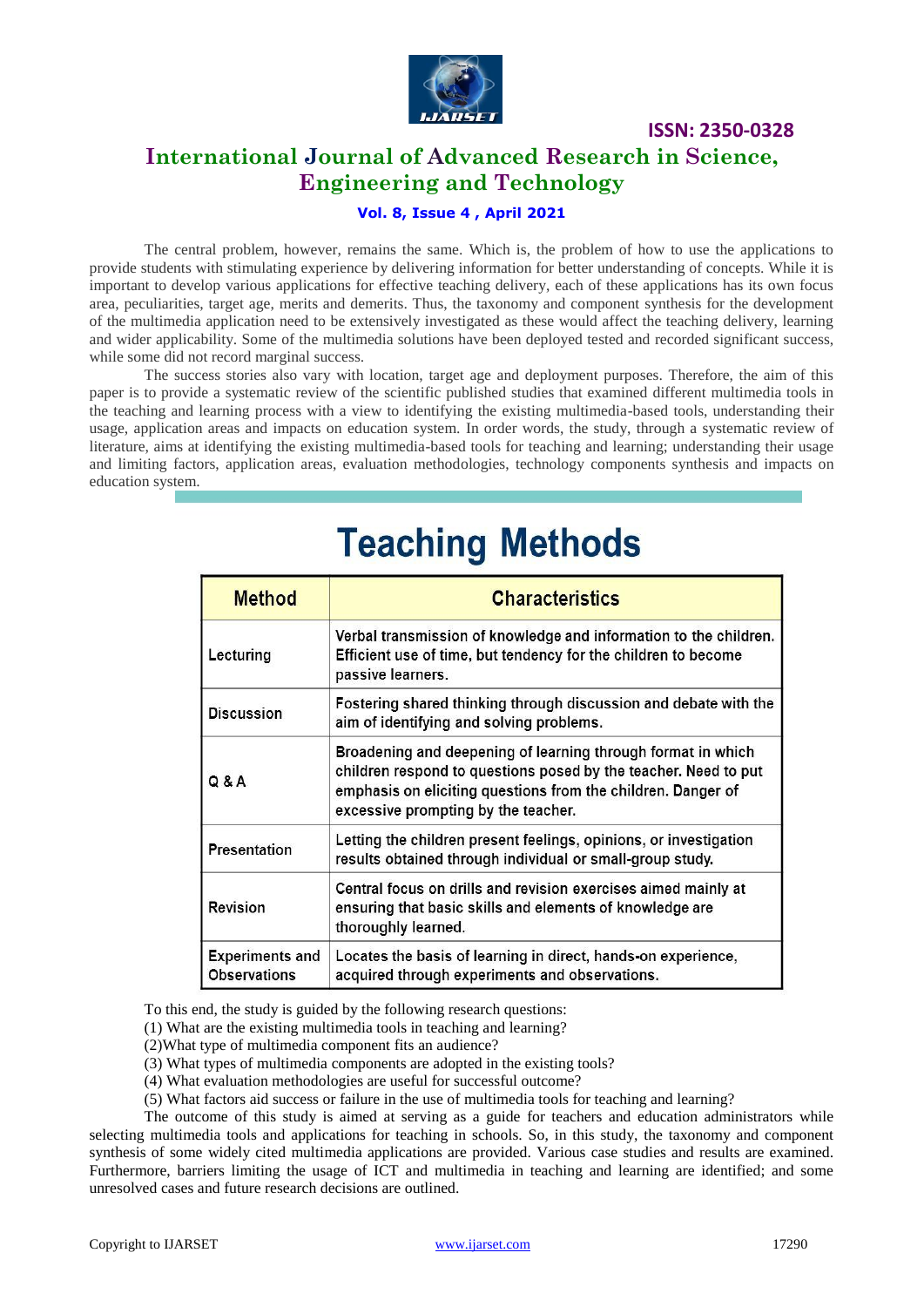

## **International Journal of Advanced Research in Science, Engineering and Technology**

### **Vol. 8, Issue 4 , April 2021**

The subsequent parts of this paper include Section 2, which is the literature review that examines multimedia technology and its place in teaching and learning; Section 3, the research methodology; Section 4, presentation of results; Section 5, discussion of the findings; and Section 6, the conclusion, recommendations and suggestions for future work.

#### **II. MATERIALS AND METHODS**

Multimedia or digital learning resources assist learners to get on well with mental representations with the use of different media elements, which support information processing. Information, which is made up of content and sometimes learning activities, presented with the use of the combination of text, image, video and audio by digital learning resources. It has been demonstrated, by research on using multimedia for learning, that there are more positive results observed in learners who combine picture and words than those who use words only (Chen and Liu, 2008; Mayer, 2008). As stated in Eady and Lockyer (2013), different pedagogy methods were implemented by the use of digital resources. Their paper presented how the authors were able to introduce topics to students, demonstrate to them, stimulate a group, make different text types available and engage students in an interactive manner.

Generally speaking, multimedia technology for educational purposes can be categorized according to whether they are used for teaching or for learning. Some of the different multimedia or digital learning resources are listed in Eady and Furthermore, according to Guan et al, several studies have established the importance of multimedia technologies to education and the widespread adoption of multimedia tools. Multimedia generally involves the use of technology and the widespread adoption of multimedia applications in education is as a result of its many benefits. Some of the benefits of the multimedia application tools for teaching and learning are summarized as follows:

- (1)Ability to turn abstract concepts into concrete contents
- (2) Ability to presents large volumes of information within a limited time with less effort
- (3) Ability to stimulates students' interest in learning

(4)Provides teacher with the ability to know students position in learning. Multimedia designed for learning refers to the process of building mental representation from words and pictures in different contexts. They are designed to assist learning with tools which can be used in presentations, class room or laboratory learning, simulations, elearning, computer games, and virtual reality, thereby allowing learners to process information both in verbal and pictorial forms. Multimedia designed for learning requires understanding of some theories such as cognitive theory of multimedia learning, which postulates three assumptions that describe how people learn from instructional multimedia materials. These assumptions can be phrased as dual-channel, limited capacity, and active processing.

Dual-channel assumes that learners have many channels to separate visual and auditory information. The restricted/limited capacity assumes that there is a limit to the load of data that can be processed in each channel. Understanding these will allow teachers not overwhelming learners with much information. On the other hand, learners will be aware of their information processing limitations or capabilities. Active processing proposes that when it comes to information selection, organization, and integration, human beings are active agents and are capable of managing the forms of information they are interacting with.

The appropriate use of ICT in teaching transforms the learning environment from teacher-cent red to learnercent red just as it is transforming all aspects of human life. Coleman et al., emphasized that the shifting from teaching to learning creates a student-cent red learning where teachers are there as facilitators and not sages on the stages, thus changing the role of the teacher from knowledge transmitter to that of a facilitator, knowledge navigator and a colearner. Keen we et al., concluded that the application of multi-media technologies ensures a very productive, interesting, motivating, interactive and quality delivery of classroom instruction while addressing diverse learners' needs.

2.2. Role of multimedia technology in teaching and learning

Technology is evolving and scholars in the areas of Information Technology (IT) and education technology are continuing to study how multimedia technologies can be harnessed for the enhancement of teaching and learning. A software tool can be used to expand teaching and learning in various fields. It is important to provide students with practical experience in most fields of learning.

The importance of multimedia technologies and applications in education as a teaching or learning tool cannot be over emphasized. Multimedia communication has close similarities to face-to-face communications. It is less restricted than text and ensures better understanding. Multimedia technology helps simplify abstract content, allows for differences from individuals and allows for coordination of diverse representation with a different perspective. The use of the computer-based technique as an interface between students and what they are learning with suitable fonts and design can be very valuable.